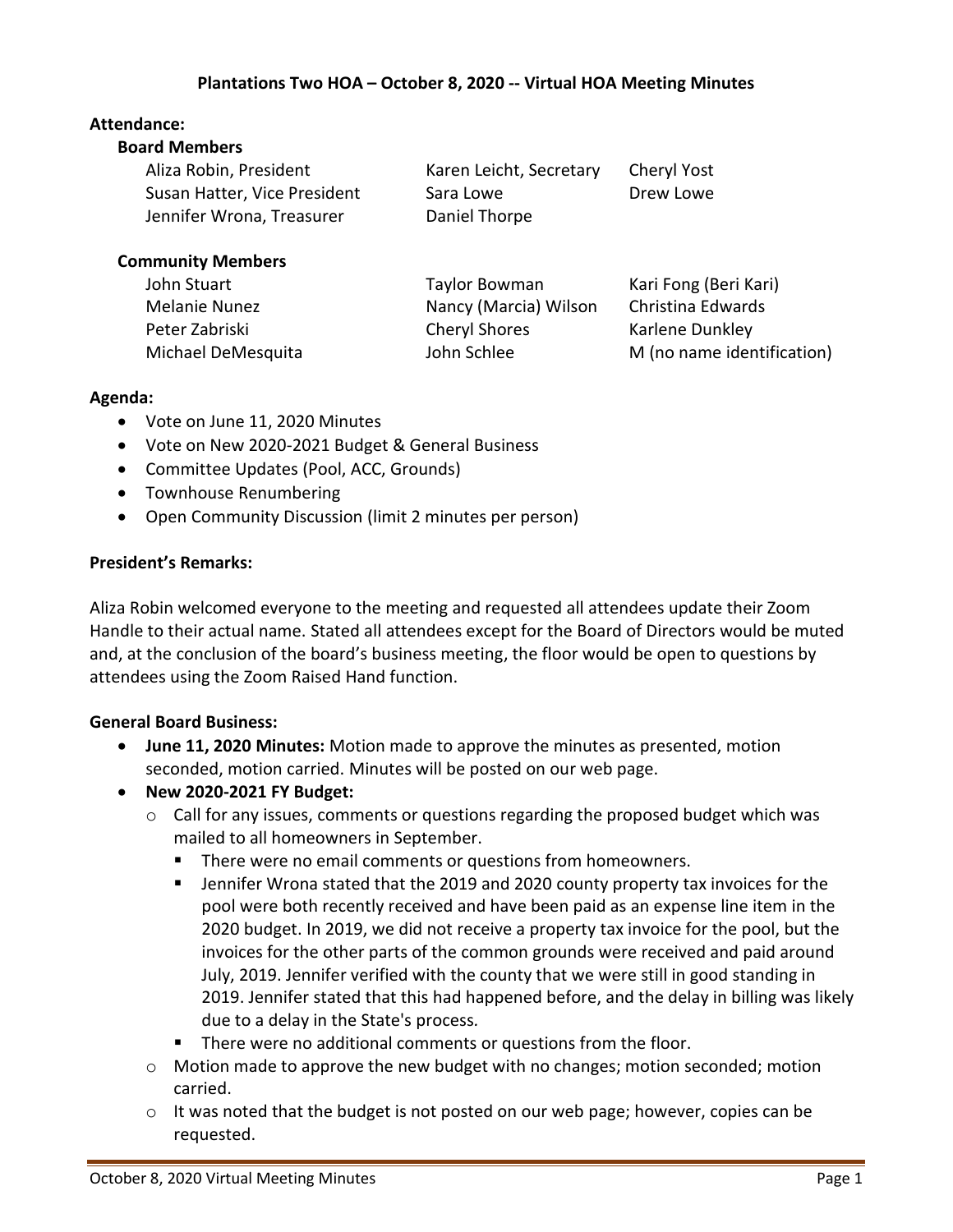#### • **Hiring of a New Accountant:**

- $\circ$  Our current accountant gave notice that he would no longer be handling our account. The accountant handles our yearly audits and taxes.
- $\circ$  The current accountant made a recommendation to us for a new accountant.
- $\circ$  It was stated that the timing in which to hire a new accountant, bring them up-to-speed on our account, and start our fiscal 2019-2020 year audit (end of November) would be extremely difficult. Discussion held about researching a new accountant or hiring the recommended accountant.
- $\circ$  Motion was made to move forward with hiring the recommended accountant on a one year trial basis; motion seconded; motion carried.

# • **Halloween Trick-or-Treat in the Community:**

- o Discussion held regarding the County's COVID order for NO house-to-house Trick-or-Treating and NO Trunk-or-Treating. Board discussed other possible alternatives for a community Halloween event.
- $\circ$  Due to county regulations, safety of the community and HOA liability it was unanimously decided that the Board would not conduct any special event or publish our normal trickor-treating protocols. The Board felt it was better to let each individual homeowner/resident make their own personal decision on this matter.
- o A notice will be posted on the web page.

# **Pool Committee:**

- The board received compliments on how well this summer's pool season went in spite of all the COVID restrictions and protocols. Members attending the pool stated their pleasure that the pool was open even with the restrictions and thought that the operations went very smoothly.
- Pool Committee completed their annual pool inspection with the pool management company (Georgetown Aquatics) to determine what issues or repairs need to be addressed before the 2021 season.
- The number one priority required to pass inspection and open the pool in 2021 is replacing the pool and wading pool white coat (plaster) as noted by the county inspectors during the season. This is a capital reserve expense. The final proposal has been received and in order to lock in the price and secure a place on the contractor's calendar the contract needs to be signed and submit before January.
- Motion was made to accept, sign and return the proposed contract to Georgetown; motion seconded; motion carried.
- The Pool Committee will be meeting again on November 5 at 5:30 pm at the pool to review and discuss the other pending repair issues.

### **Grounds Committee:**

- **Townhouse Parking Space Renumbering:** Based on the new Parking Resolution (approved, finalized, filed with the county, and distributed to all community owners/residents) the townhouse parking spaces will be renumbered as indicated on Resolution Exhibit A & B. The changes are scheduled to be done (weather permitting) on October 14 and 15. Flyers with detailed information will be distributed to the townhouses.
- **Towing Contract:** 
	- $\circ$  A contract for towing as stated in and based on the new Parking Resolution was discussed. The contract would primarily apply to the townhouse parking spaces, the community pool parking lot and community common areas.